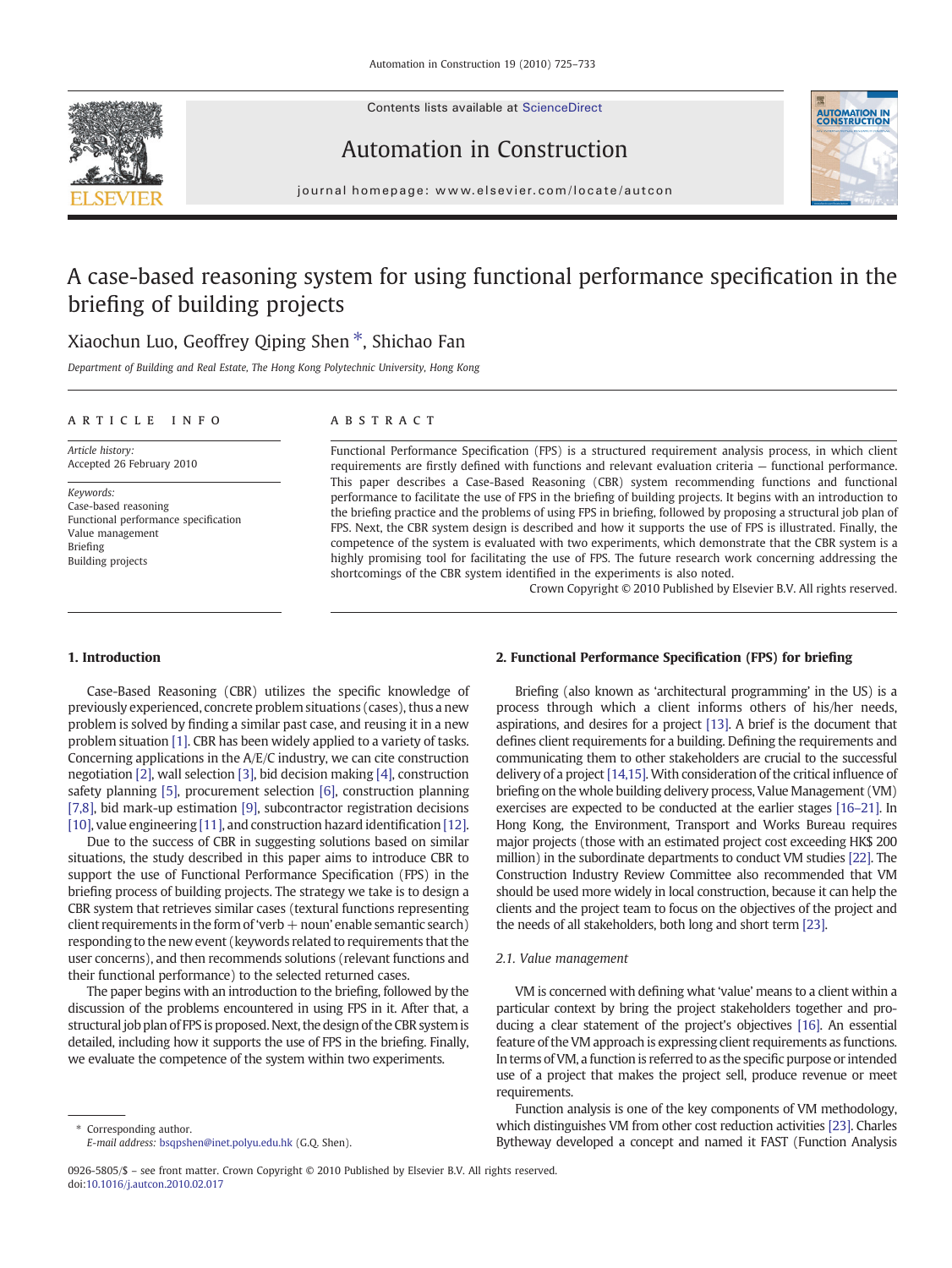

Fig. 1. Structure of FPS (adapted from [\[34\]\)](#page--1-0).

System Technique), which utilizes 'why-how' logic to address the difficulty of getting agreement on the basic function of an assembly or component [\[24\]](#page--1-0). Bytheway succinctly summarizes the 'why-how' logic and features of the FAST in the following statement: 'the result of writing down the functions as they relate to each other generated a visual diagram which showed how each function is performed by merely observing the functions posted immediately to the right of any given function. By the same token, if one desired to know why a given function is required, the function posted at its immediate left provided the answer [\[25\]](#page--1-0)'.

Job plan is another key component of VM methodology [\[23\]](#page--1-0). It is a structured process which has a definite beginning and a definite end. A good job plan lays down the procedure of a VM workshop explicitly. A successful attempt in the functional representation of client requirements is the Charette job plan, which rationalizes client briefs primarily through the function analysis of space requirements. Shen et al. [\[20\]](#page--1-0) contended that it should be broadened to include other issues of client requirements and to communicate them clearly to the designers.

#### 2.2. Functional Performance Specification (FPS)

As one of VM techniques, FPS was originally developed in French manufacturing, and was used in Europe as a system for the explicit statement of optimum product definition for a given market within a tool for conception and design management [\[26\].](#page--1-0) Currently, the application of FPS is primarily in the two realms of software engineering [\[27](#page--1-0)–30] and manufacturing industry [\[26,31,32\]](#page--1-0). FPS represents requirements in terms of functions in the form of 'verb  $+$  noun', functional performance criteria, and flexibilities of these criteria indicating which of them are imperative (with a certain tolerance) and which are desired but open to negotiation. The structure of briefs achieved by conducting FPS is shown in Fig. 1.

Shen et al. introduce FPS to the construction industry and developed a structured framework for identifying and representing client require-ments in briefing [\[19\].](#page--1-0) In the context of a briefing team of multidisciplinary stakeholders, where the focus, perspective, orientation, knowledge, and expertise of the stakeholders are often quite diverse, there is a strong need to have a common language to present client requirements. As a performance-based approach thinking and working in terms of ends rather than means [\[33\]](#page--1-0), FPS constructs a design-neutral way allowing all team members to communicate more effectively.

To further prompt and validate the framework by Shen et al., a computer-aided tool FPS Genius was developed by Luo and Shen [\[34\].](#page--1-0) However, during the course of applying the computer-aided tool in practice, it has become apparent that to efficiently and accurately define functions and their performance in the function analysis phase with a fixed and short duration is a big challenge.

#### 3. CBR for FPS

CBR is useful in interpreting open-ended and ill-defined concepts; in other words, CBR allows a reasoner to propose solutions in domains that are not completely understood by the reasoner [\[35\]](#page--1-0). With respect to the uniqueness and complexity of building projects, it is feasible and practical to introduce CBR to address the problems encountered in using FPS in briefing. Unique cases defined in the briefs of previous analogous building projects could and should be reused. With the recommendations by CBR, those normal inexperienced clients are expected to understand their projects and clarify their requirements more easily. To combine CBR with the FPS practice, we adapt the job plan in [\[19\]](#page--1-0) and propose a new one with five phases (see Fig. 2):

- 1) preparation phase to organize the briefing team and define the briefing workshop,
- 2) information phase to establish a shared understanding of the project among all participants,

| 0. Preparation                       | 1. Information                            | 2. Function<br><b>Analysis</b>           | 3. Performance<br>4. Evaluation<br><b>Specification</b>                                          |
|--------------------------------------|-------------------------------------------|------------------------------------------|--------------------------------------------------------------------------------------------------|
| 0.1 Determine<br>team<br>composition | 1.1 Unify<br>understandings<br>of project | 2.1 Identify<br>functions                | 4.1 Generate a<br>3.1 Identify<br>functional<br>brief in the<br>form of FPS<br>performance       |
| 0.2 Define<br>workshop<br>objectives | 1.2 Finalize<br>workshop<br>objectives    | 2.2 Classify<br>functions                | 4.2 Assess and<br>3.2 Assign<br>flexibility to each<br>agree on the<br>performance item<br>brief |
| 0.3 Gather<br>information            |                                           | 2.3 Develop<br>function<br>relationships |                                                                                                  |
|                                      |                                           | 2.4 Establish<br>function<br>weighting   |                                                                                                  |
| THE VM WORKSHOP                      |                                           |                                          |                                                                                                  |

Fig. 2. Job plan for using FPS in briefing.